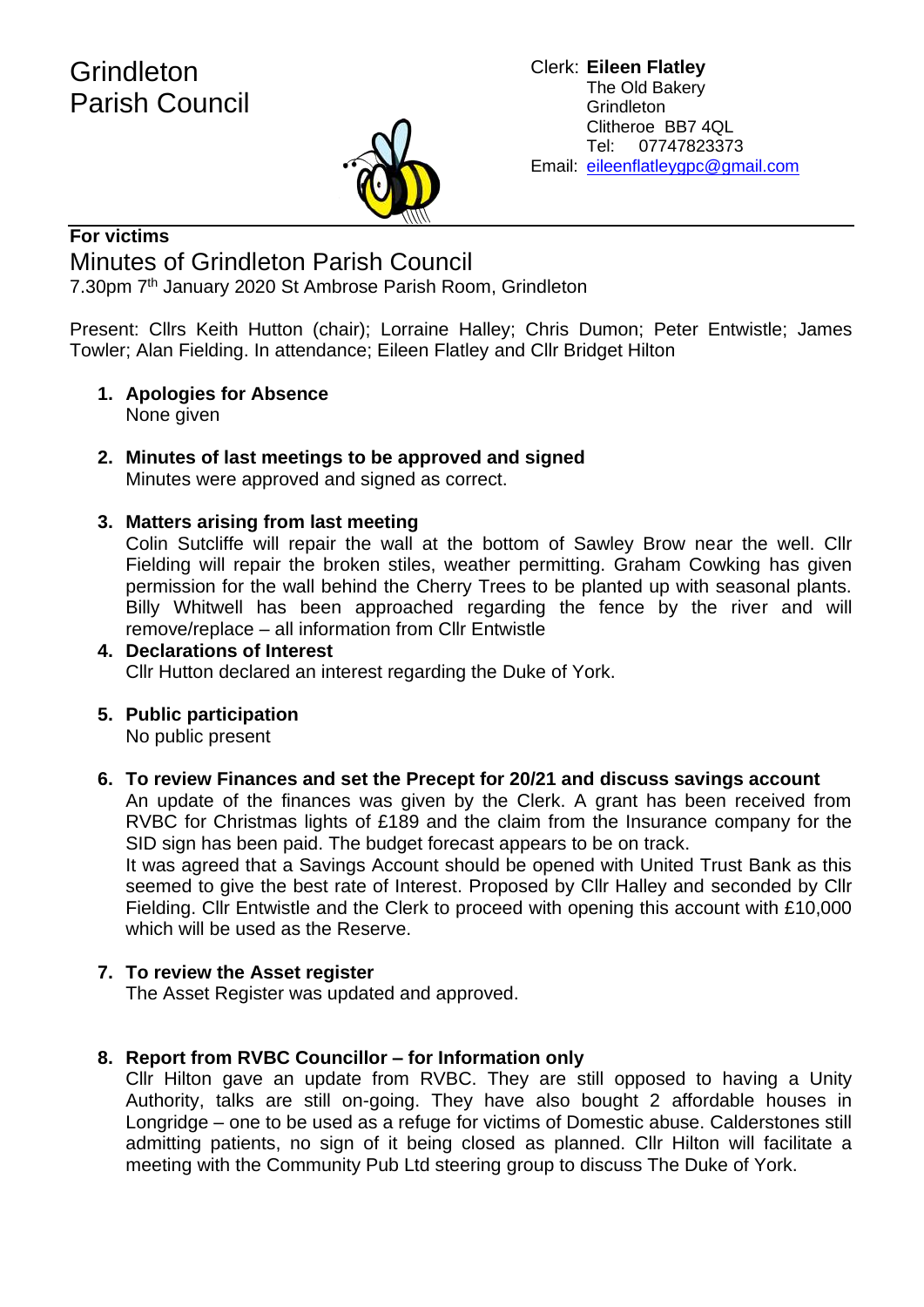

#### **9. No planning applications outstanding**

#### **10. Yorkshire Devolution Movement Letter**

It was agreed to put this on hold for the foreseeable future.

#### **11. Community Pub Ltd update**

The steering group committee plan to arrange a meeting with the legal and planning officers at RVBC. Several members of the village have voiced concerns over the deteriorating condition of both pubs in the village, with special concern regarding the Duke of York as it is a Listed building. A letter outlining these concerns is to be sent to Marshall Scott, the Chief Executive from the Parish Council. The Clerk will draft this letter for the Councillors to authorise.

#### **12. Lengthsman update**

Cllr Dumon informed the Council he was having a meeting with a prospective Lengths man on 17<sup>th</sup> January 2020 and had drawn up a seasonal schedule of work that would be required. He has also asked for quotes for the Play area and the Bonfire site separately, and the clerk will ask the Recreation Ground to do the same from their prospective contractor, so that estimates can be compared.

#### **13. The Village Upkeep**

Cllr Halley informed the Council of plans to replace the cherry trees and to purchase a variety of different sized flower tubs to be positioned at various locations throughout the village. Cllr Entwistle raised an objection to removing the existing cherry tree (one has already been removed for safety reasons), as this seemed a perfectly good and established tree. Cllr Halley explained that the reason to replace both trees was so that they would grow at the same height and may look better as the wall behind them was being re-planted. Other areas in the village that needed attention were;

Stiles and handrail at the bottom of the brow – Cllr Fielding will repair these.

Notice board – Cllr Hutton

Trees on the brow to be trimmed.

Stone sign to be cleaned.

Phone box to be used as information hub – Cllr Halley

#### **14. Replacing the Speed Indicator Sign**

The SID sign was destroyed by a car and the Council agreed to replace this with a similar device. It was agreed that a Data collection device would not be appropriate. The clerk to look into acquiring a device – possibly a little larger than the previous one – from the same company as used before. Cllrs Hutton and Towler will look into replacing the pole.

#### **15. The following accounts were approved for payment**

- Additional Christmas lights Peter Entwistle £197.73
- Room Rent St Ambrose £15
- Clerks Salary E Flatley £395.76